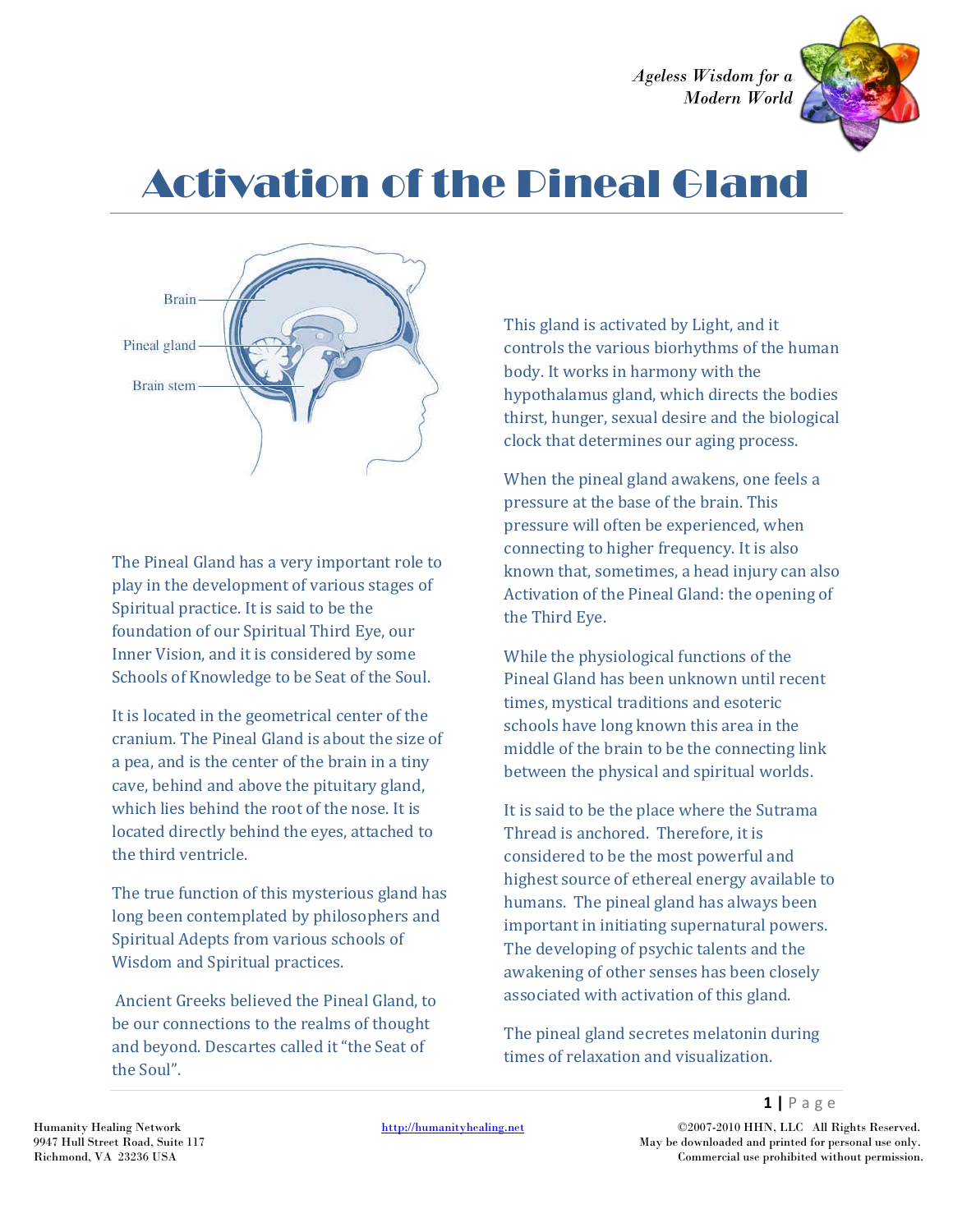

As we create and change the electromagnetic energy fields and react to these energy stimuli around us, the pineal gland also changes, expanding its possibilities and its connections with different realms and vibrations, helping us to decode different frequencies and codes of Light.



When activated, the pineal gland becomes the line of communication with the higher planes. The crown chakra reaches down until its vortex touches the pineal gland.

Qi or Prana is pure energy and is received through this energy center in the head.

With practice, the vibration level of the astral body is raised allowing it to separate from the physical. Visualization exercises are the first

step in directing the energies in our systems to activate the "third eye".

A magnetic field is created around the pineal gland by focusing the mind on the midway point, between the pineal gland and the pituitary body. The creative imagination visualizes something and the thought energy of the mind gives life and direction to this form.

The Pineal activation and development, along with imagination and visualization, are important elements in many methods to separate from the physical form.

Intuition is also a subsidiary improvement outcome achieved through the Pineal activation. Knowledge and memory of the astral plane are not registered in full waking consciousness until the intuition becomes strong enough.

Flashes of intuition come with increasing consistency as the "third eye" is activated to a greater degree. Through regular practice, Universal Knowledge can also be acquired and understood easily.

The pineal gland communicates with Divine thought after being touched by the vibrating light of kundalini. Kundalini starts it's ascending towards the head center after responding to the vibration from the "light" in the head. This light is located at the top of the "sutrama thread", which passes down from the highest plane of our being into the physical vehicle. The Pineal gland as the wide open third eye<sup>1</sup> is the organ of spiritual vision, and is ultimately related to karma as

 $\overline{\phantom{a}}$ 

Humanity Healing Network http://humanityhealing.net ©2007-2010 HHN, LLC All Rights Reserved. 9947 Hull Street Road, Suite 117 May be downloaded and printed for personal use only. Richmond, VA 23236 USA Commercial use prohibited without permission.

 $^{\rm 1}$  Also known as the Eye of Shiva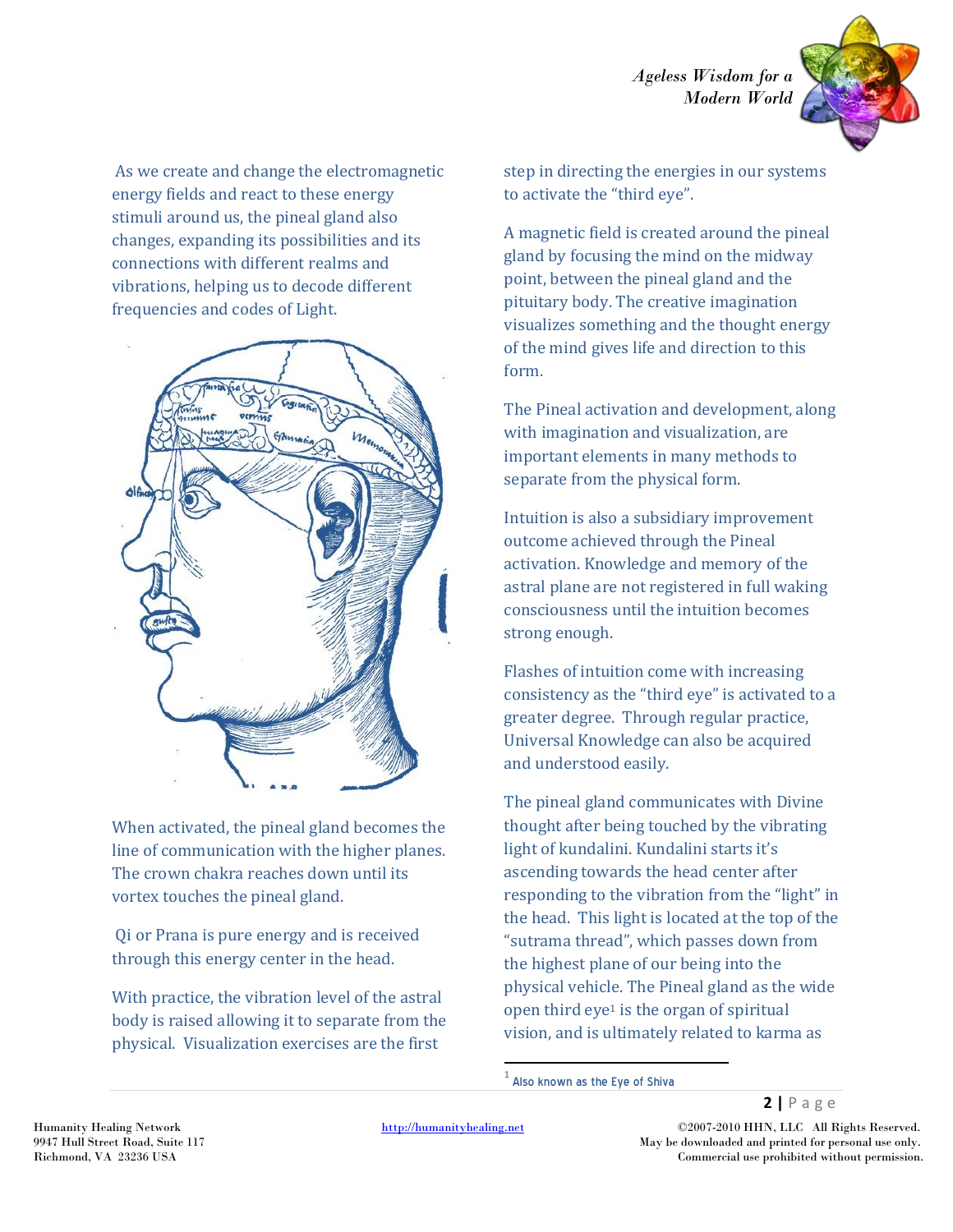

we become more spiritual in the natural course of evolution and we reach a spiritual state of connection where we can sincerely identify ourselves as Co-creators.

As human beings, we continue to evolve further out of matter on the journey from spirit to matter back to spirit. The pineal gland will continue to rise from its state of age-long dormancy, bringing back to humanity astral capacities and spiritual abilities. This abstract sense of awareness is much more subjective and does not involve normal level of mundane consciousness which is mostly concerned with self-identity.

Gradually, when the pineal gland is lifted from dormancy, Consciousness is raised from an emotional nature into an illuminated Awareness.

If the pineal gland is not yet fully developed, it will become so in the course of evolution. When our ego and personality are set aside and we keep our mental energy intact, we can become "conscious" of the non-physical, our inner self, and the subconscious; through different practices to activate the "light" in the head.



star very much depends on the Soul evolution of the Soul Extension on earth. The Soul Star is not the Soul, but rather an instrument through which the Soul does its work. The Soul Star is an extension of the Soul. It is the Soul Star that becomes activated upon doing the Soul Mantra.

The understanding of the Soul Star is very important in terms of understanding how to do the following meditations of Djwhal Khul. Upon saying the Soul Mantra, the Soul Star will light up like a brilliant shining star and is ready to go to work as long as the work is in service of the Soul.

After saying the Soul Mantra, the Soul Star will obey thought and creative visualization and will actually be able to move, expand, contract, or send out beams of energy at the Personality or Soul Extension's direction. The understanding, aid, and usage of your soul star will become absolutely invaluable to you in building your Antahkarana, and in all areas of your life.

#### The Soul Mantra

The Soul Mantra, or Monadic Mantra, is the foundation to all spiritual work. It is the key to open all doors.

#### **Soul Mantra**

**I am the Monad, I am the Soul I am the Light Divine I am Love, I am Will I am Fixed Design**

### The Soul Star

Approximately six inches above the head is an etheric star of light that hovers over every person's head on earth. The brightness of this

Humanity Healing Network http://humanityhealing.net ©2007-2010 HHN, LLC All Rights Reserved. 9947 Hull Street Road, Suite 117 May be downloaded and printed for personal use only. Richmond, VA 23236 USA Commercial use prohibited without permission.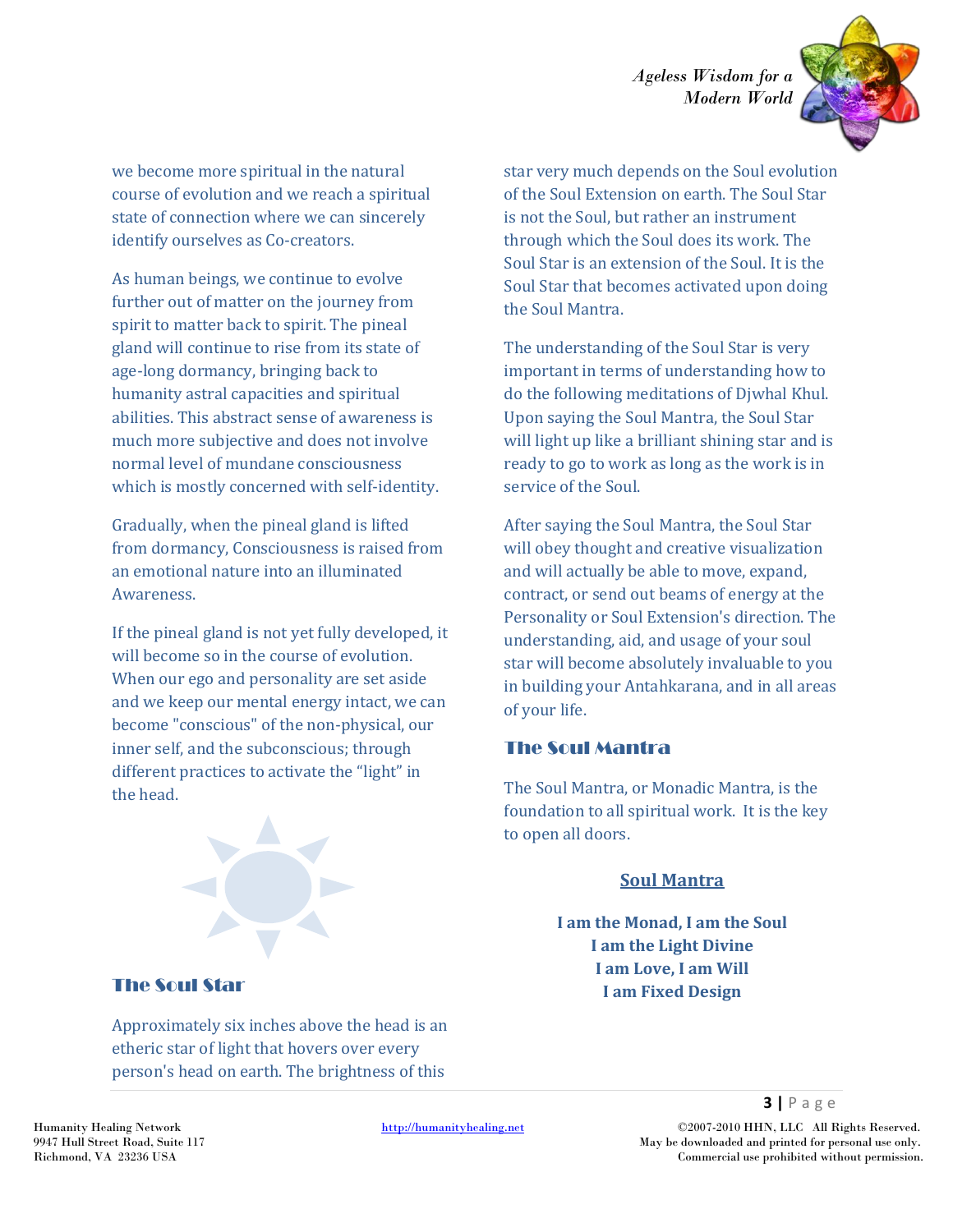

## The Central Canal



The Central Canal is a term that refers to the column of energy that extends from the base of the spine to the top of the head. It is also referred to as the Chakra Column, or Sushumna.

It is a part of the Sutratma, the Silver Cord, and Life Thread which are all different names for the same cord.

One of the very important practices of the spiritual path is to widen your Central Canal and clear it of all psychic debris. Ideally the

Central Canal can be widened into a column of light that is the size of the circumference of your head. Most people's Central Canal is a very small tube and gets very clogged like a bathroom pipe that is not working effectively.

The following three meditations were given by Djwhal Khul and are for the distinct purpose of widening and clearing your Central Canal, and building your Antahkarana. It is through the Antahkarana and Central Canal that the Soul and spiritual energies can flow to you. To have a wide, clear, and well built Antahkarana and Central Canal allows you to be filled with the light of spirit at your slightest request.

The importance of this work cannot be emphasized enough. A small amount of focused work will bring dramatic results. What is also quite interesting to experience is that after doing the Soul, or Monadic Mantra, is that the Soul and Monad do half the work with you.

# The Triangulation Meditation

There are two versions of the Triangulation Meditation that will be shared in this eBook. The first is adapted by Joshua Stone and the second by Alice Bailey. The second builds upon the first and is more in-depth.

1. Say the Soul Mantra three times while concentrating on the Soul Star. Visualize the Soul Star as a brilliant star or sun situated about six inches above your head.

Humanity Healing Network http://humanityhealing.net ©2007-2010 HHN, LLC All Rights Reserved. 9947 Hull Street Road, Suite 117 May be downloaded and printed for personal use only. Richmond, VA 23236 USA Commercial use prohibited without permission.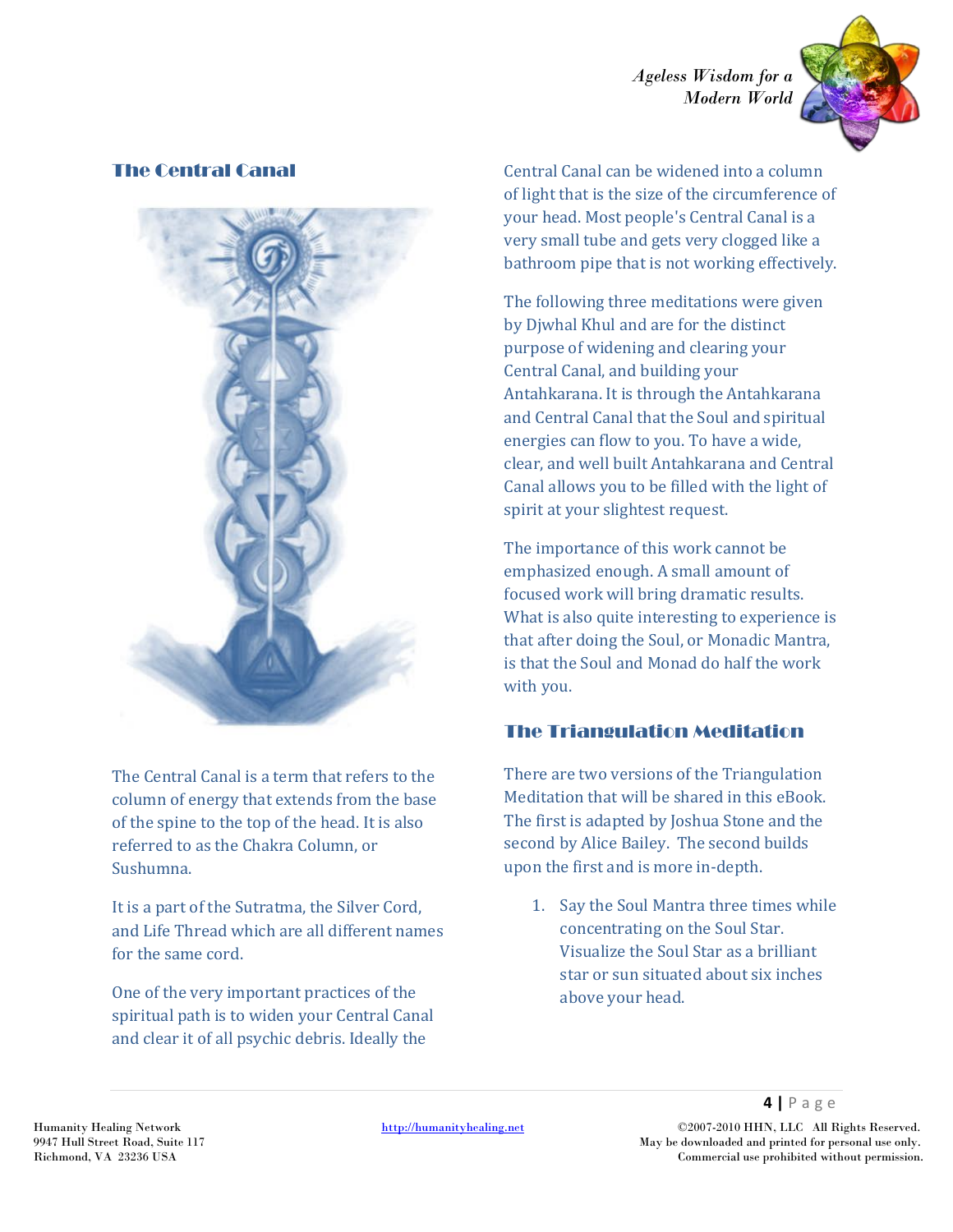



2. Move the Soul Star with the power of your mind and imagination diagonally forward to a position one foot in front of your third eye. Then bring the Soul Star straight back to the center of your head and into the Central Canal. Now bring the soul star straight upward through the Central Canal and back to six inches above your head.

Be sure to move the Soul Star very slowly and deliberately in its upward motion. As it moves, the Soul Star is literally burning away any hindering thought forms and psychic debris. This work is a cooperative effort of both the personality and the Soul who is using the Soul Star as its instrument. Your Soul is very excited to have this opportunity to work with you in this manner.

- 3. Repeat this same process of creating the triangle with the third eye one more time.
- 4. Repeat this same procedure for the throat, heart, solar plexus, sacral, root, and knee chakras the chakras in the soles of your feet, and the Earth Star, which sits about one foot below your feet. Do this triangulation method two times for each of these centers.

The image used to help visualize the meditation is from the book, The Rainbow Bridge, First Phase Link with the Soul.<sup>2</sup> This image gives in visual form, the exact process of the Triangulation Meditation. The second version of the meditation is as follows:

- 1. Say the Soul Mantra three times while concentrating on the Soul Star. Visualize the soul star as a brilliant star or sun.
- 2. After saying the Soul Mantra three times, move the Soul Star with the power of your mind and imagination diagonally forward to a position one foot in front of your third eye. Then bring the Soul Star straight back into the center of your head into the Central Canal and chakra column. Then bring the Soul Star straight upward through the entire central canal back to six inches above the head where the Soul Star originally rested. Be sure to move the Soul Star very slowly and deliberately in its upward motion. The Soul Star is literally burning away hindering

2 The Rainbow Bridge - First Phase Link with the Soul, by Two **Disciples** 

 $\overline{\phantom{a}}$ 

Humanity Healing Network http://humanityhealing.net ©2007-2010 HHN, LLC All Rights Reserved. 9947 Hull Street Road, Suite 117 May be downloaded and printed for personal use only. Richmond, VA 23236 USA Commercial use prohibited without permission.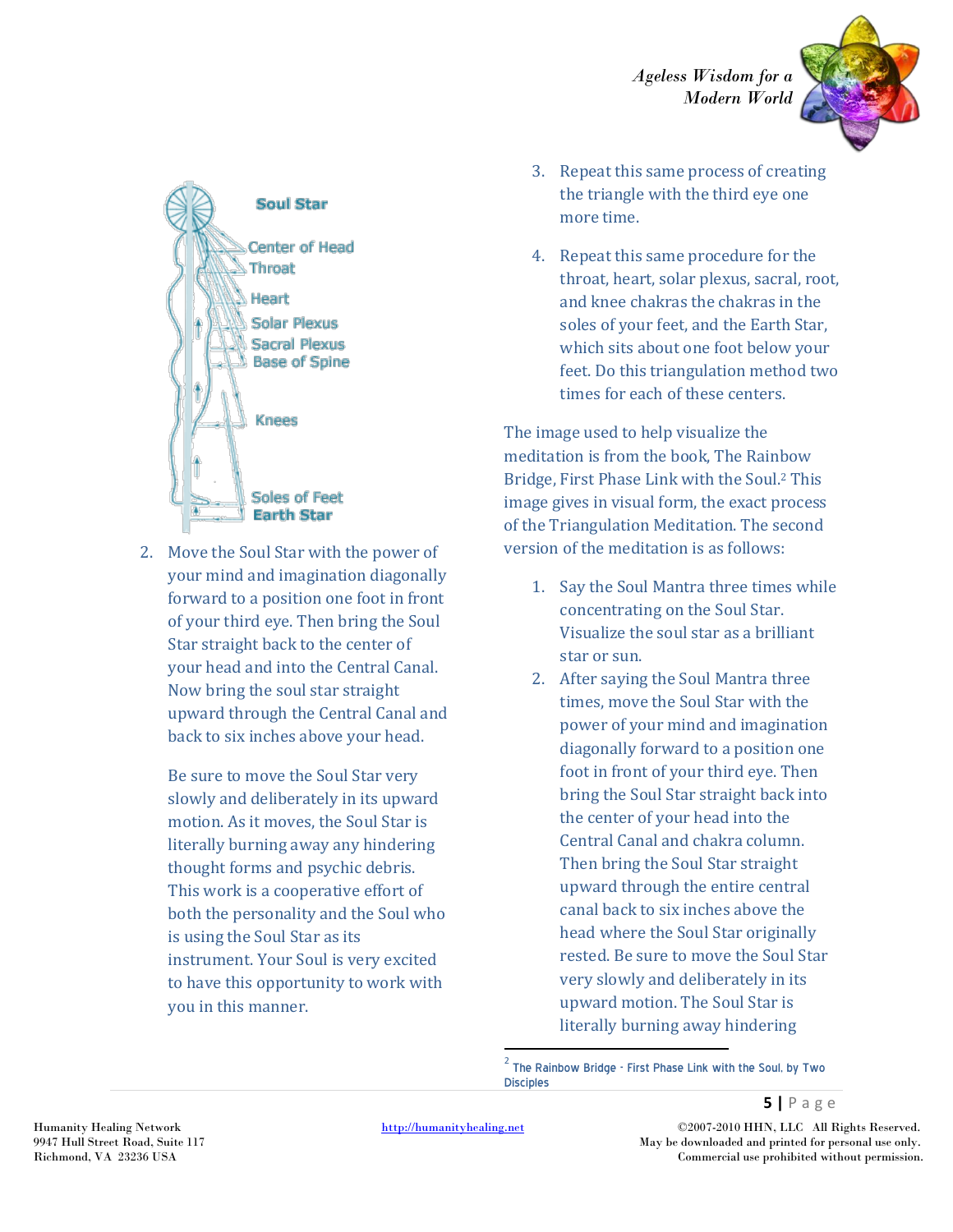

thought forms and psychic debris as it moves. This work is a cooperative effort of both the Personality and the Soul who is utilizing the Soul Star as its instrument. The Soul is very excited to have this opportunity to work with you in this manner.

- 3. Repeat this same process of creating the triangle with the third eye one more time.
- 4. Repeat this same procedure now, but this time creates your triangle down to your throat chakra, as the diagram indicates. Do this two times for the throat chakra.
- 5. Repeat the same process for the heart chakra, solar plexus chakra, sacral chakra, base of the spine chakra, knee chakra, sole of the feet, and for the earth star which sits about one foot below the earth. Do this triangulation method two times for each one of these centers and you are done.

This meditation has helped you to clear your Central Canal, and begin to build your Antahkarana.

This last step is to build a triangle all the way to the Soul itself which is above the Soul Star. This part of the Meditation will work on building the Antahkarana to the Soul rather than focusing on the Central Canal.

If you feel it is appropriate you could also build a triangle all the way to your monad, or the Mighty I AM Presence. Do each of these three times, and upon completion you could chant your mantra, or words of power while visualizing the Antahkarana, and holding your mind steady in the light.

In a sense here you are blending the first meditation with this second Triangulation meditation. This is very powerful as you no doubt can see, feel and intuit.

# The Projective Technique-Activation of the Pineal Gland

First sit comfortably with your eyes closed.

1. Calm your mind of intrusive thoughts and with your mind's eyes, imagine your Ajna Chakra (third eye chakra) being intensely bright. Imagine a ball of light with a blue-whitish tone pulsing in your forehead.

It is like a little Sun which obeys the volition of your Will, pulsating, dilating continuously. Keep your attention to this point for about 3 minutes.

2. Now, lie down and with a very serene mind, visualize two small spheres with white light that are now pulsating near your ears.

Using your Will, make them pulsate and irradiate their light and energy inside your ears, and feel with all your senses the vibrational energy of their presence. Keep this image and situation alive in your mind for at least two minutes.

3. Now, slowly, with a steady pace to your breathing (if you lose your rhythmic pace, go back to the cyclical breathing 4x4), try to visualize both spheres inserting into both sides of your head at the same time.

Humanity Healing Network http://humanityhealing.net ©2007-2010 HHN, LLC All Rights Reserved. 9947 Hull Street Road, Suite 117 May be downloaded and printed for personal use only. Richmond, VA 23236 USA Commercial use prohibited without permission.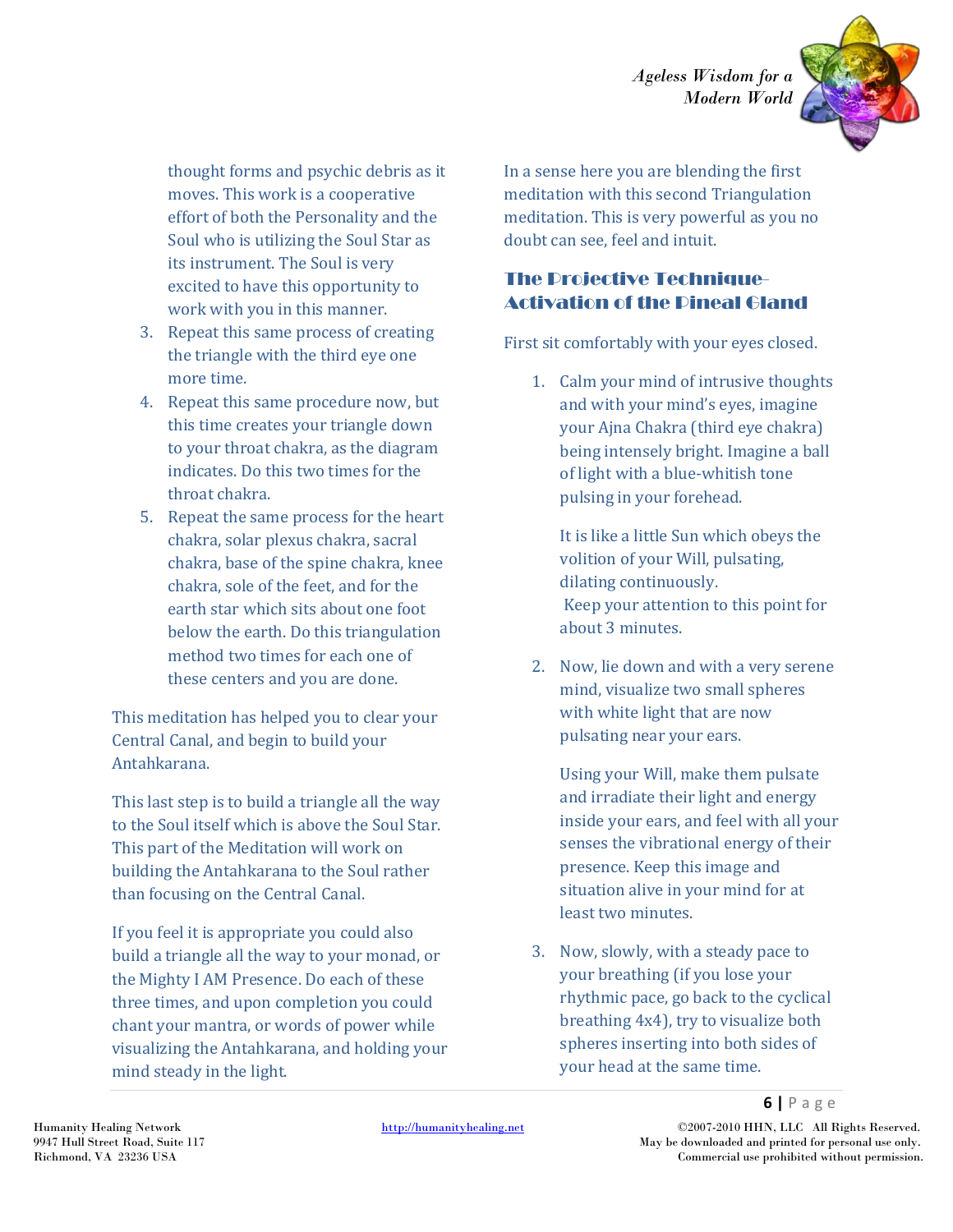

This part of the exercise has to be performed with the upmost care, attention and seriousness.

- 4. With care, visualize both of the spheres inside of your ears. Slowly merge the two spheres into one sphere inside of the Cranium box, in a straight line from both ears. This is the place where the Pineal Gland is located. This is where the basic filament of the Sutrama is grounded.
- 5. Carefully make this new merged sphere of light start pulsing as an energetic valve, projecting its light from inside.

Breathe slowly as you are starting to get acquaintance with this new source of energy.

- 6. From this point of light, make a straight line from there to your Anahata, the Heart Chakra. Fill your heart cavity with this brand new light.
- 7. With your mind's eye draw another line connecting your pineal gland with your Ajna Chakra, or Third Eye, and another line connecting to the base of the head. This point is called "The Mouth of God".

We would advise the practitioner to practice this Activation when it is time for bed, and to allow yourself to fall asleep if necessary. It is important to allow the Theta waves of the brain to permeate all this process. In the "theta" state, we are resting deeply and still conscious, at the threshold of drifting away from or back into conscious awareness. As the brain enters deeper states our

consciousness is less concerned with the physical state, and the Pineal is gradually activated and the walls of separation from the Divine start to disappear.

This Meditation activation must be practiced every night for an extended period of time, as there is much energy detritus accumulated by the ages to be cleansed. Be persistent and keep yourself motivated, as this is an extraordinary tool for improvement and to expand your spiritual, cosmic and galactic connections.

You may feel some energetic side effects from this exercise, such as pressure in your Cranium, but all of these are transitory and they will diminish and disappear with practice.

### About Sutrama

The Silver Cord is the energetic link that connects our physical body to the higher realms of existence.

Tradition gives the account that the first person to make the mention to the existence of this Cord was the Evangelist Paul, the Apostle of Jesus Christ.

Through the history of mankind, this cord has received many names: Sutrama, the Soul's Cord, Astral Web, Silver Thread, and Light Thread, to name a few.

During the first half of the Twentieth Century, there was a huge discussion about where the real location of this cord was in relation to the anatomy of the Human Body, especially during an astral projection experience.

Humanity Healing Network http://humanityhealing.net ©2007-2010 HHN, LLC All Rights Reserved. 9947 Hull Street Road, Suite 117 May be downloaded and printed for personal use only. Richmond, VA 23236 USA Commercial use prohibited without permission.